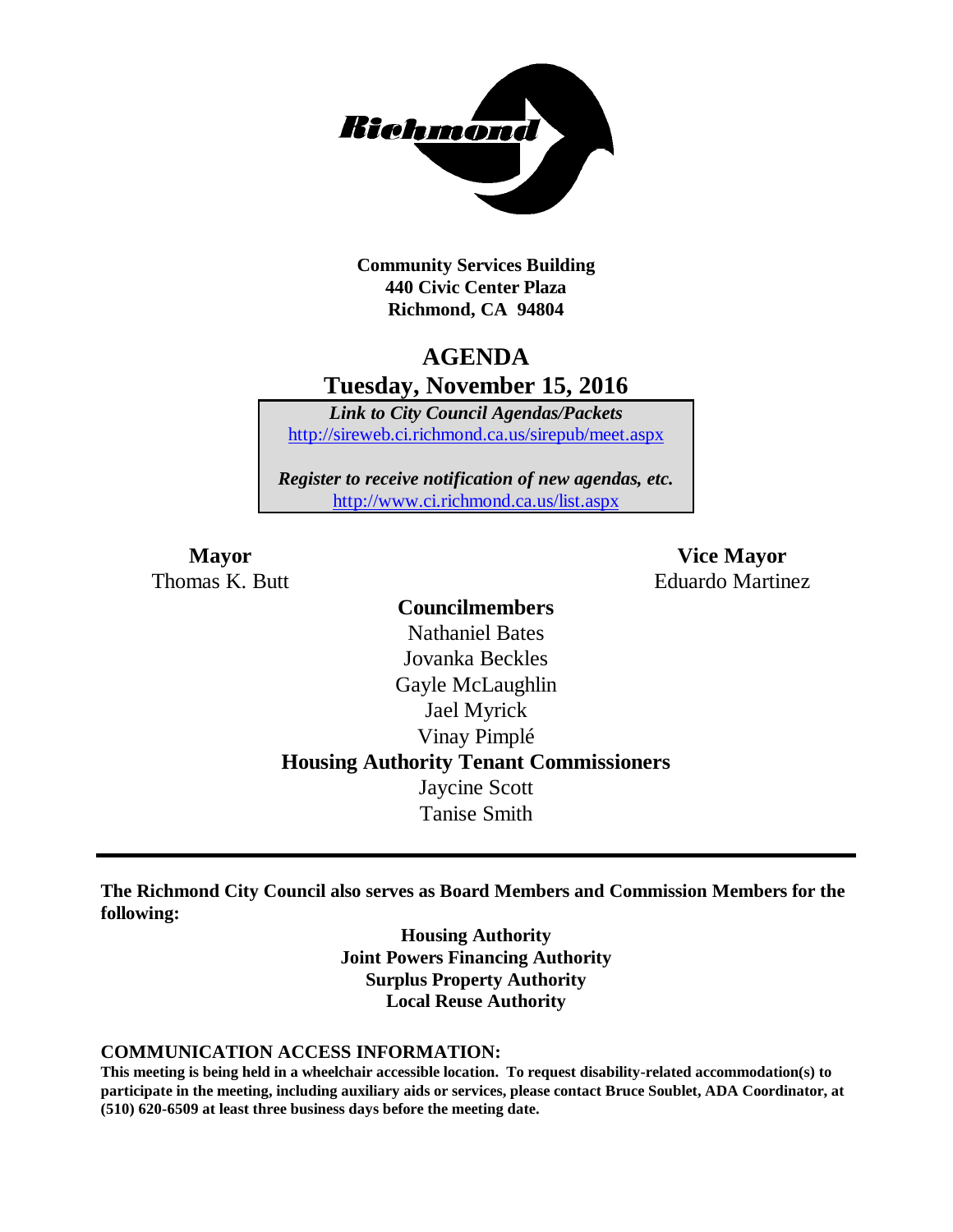# **MEETING PROCEDURES**

The City of Richmond encourages community participation at its City Council meetings and has established procedures that are intended to accommodate public input in a timely and time-sensitive way. As a courtesy to all members of the public who wish to participate in City Council meetings, please observe the following procedures:

**PUBLIC COMMENT ON AGENDA ITEMS:** Anyone who desires to address the City Council on items appearing on the agenda must complete and file a pink speaker's card with the City Clerk **prior** to the City Council's consideration of the item. Once the City Clerk has announced the item, no person shall be permitted to speak on the item other than those persons who have submitted their names to the City Clerk. Your name will be called when the item is announced for discussion. **Each speaker will be allowed TWO (2) MINUTES to address the City Council on NON-PUBLIC HEARING items listed on the agenda.**

**OPEN FORUM FOR PUBLIC COMMENT:** Individuals who would like to address the City Council on matters not listed on the agenda or on items remaining on the consent calendar may do so under Open Forum. All speakers must complete and file a pink speaker's card with the City Clerk **prior** to the commencement of Open Forum. The amount of time allotted to individual speakers shall be determined based on the number of persons requesting to speak during this item. **The time allocation for each speaker will be as follows:** 15 or fewer speakers, a maximum of 2 minutes; 16 to 24 speakers, a maximum of 1 and one-half minutes; and 25 or more speakers, a maximum of 1 minute.

#### **SPEAKERS ARE REQUESTED TO OCCUPY THE RESERVED SEATS IN THE FRONT ROW BEHIND THE SPEAKER'S PODIUM AS THEIR NAME IS ANNOUNCED BY THE CITY CLERK.**

**CONSENT CALENDAR:** Consent Calendar items are considered routine and will be enacted, approved or adopted by one motion unless a request for removal for discussion or explanation is received from the audience or the City Council. A member of the audience requesting to remove an item from the Consent Calendar must first complete a speaker's card and discuss the item with a City staff person who has knowledge of the subject material, prior to filing the card with the City Clerk and **prior** to the City Council's consideration of Agenda Review. An item removed from the Consent Calendar may be placed anywhere on the agenda following the City Council's agenda review.

**CONDUCT AT MEETINGS:** Richmond City Council meetings are limited public forums during which the City strives to provide an open, safe atmosphere and promote robust public debate. Members of the public, however, must comply with state law, as well as the City's laws and procedures and may not actually disrupt the orderly conduct of these meetings. The public, for example, may not shout or use amplifying devices, must submit comment cards and speak during their allotted time, may not create a physical disturbance, may not speak on matters unrelated to issues within the jurisdiction of the City Council or the agenda item at hand, and may not cause immediate threats to public safety.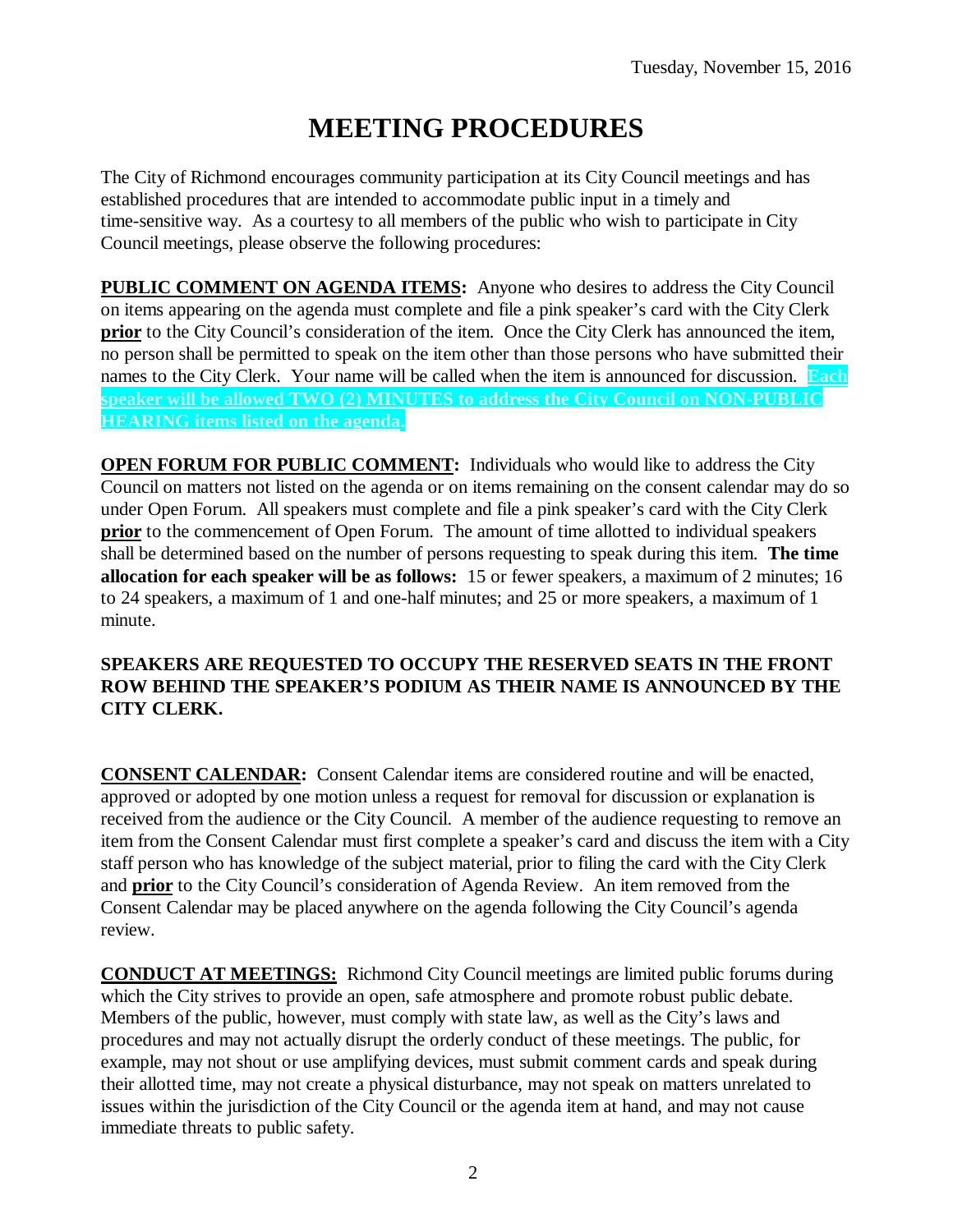**CITY HARASSMENT POLICY:** The City invites public comment and critique about its operations, including comment about the performance of its public officials and employees, at the public meetings of the City Council and boards and commissions. However, discriminatory or harassing comments about or in the presence of City employees, even comments by third parties, may create a hostile work environment, if severe or pervasive. The City prohibits harassment against an applicant, employee, or contractor on the basis of race, religious creed, color, national origin, ancestry, physical disability, medical condition, mental disability, marital status, sex (including pregnancy, childbirth, and related medical conditions), sexual orientation, gender identity, age or veteran status, or any other characteristic protected by federal, state or local law. In order to acknowledge the public's right to comment on City operations at public meetings, which could include comments that violate the City's harassment policy if such comments do not cause an actual disruption under the Council Rules and Procedures, while taking reasonable steps to protect City employees from discrimination and harassment, City Boards and Commissions shall adhere to the following procedures. If any person makes a harassing remark at a public meeting that violates the above City policy prohibiting harassment, the presiding officer of the meeting may, at the conclusion of the speaker's remarks and allotted time: (a) remind the public that the City's Policy Regarding Harassment of its Employees is contained in the written posted agenda; and (b) state that comments in violation of City policy are not condoned by the City and will play no role in City decisions. If any person makes a harassing remark at a public meeting that violates the above City policy, any City employee in the room who is offended by remarks violating the City's policy is excused from attendance at the meeting. No City employee is compelled to remain in attendance where it appears likely that speakers will make further harassing comments. If an employee leaves a City meeting for this reason, the presiding officer may send a designee to notify any offended employee who has left the meeting when those comments are likely concluded so that the employee may return to the meeting. The presiding officer may remind an employee or any council or board or commission member that he or she may leave the meeting if a remark violating the City's harassment policy is made. These procedures supplement the Council Rules and Procedures relating to disruption of orderly conduct at Council meetings.

Any law enforcement officer on duty or whose service is commanded by the presiding officer shall be Sergeant-at-Arms of the Council meetings. He/she, or they, shall carry out all orders and instructions given by the presiding officer for the purpose of maintaining order and decorum at the Council meetings (City Council Rules of Procedure and Order Section III F, RMC Section 2.12.030).

**\*\*\*\*\*\*\*\*\*\*\*\*\*\*\*\*\*\*\*\*\*\*\*\*\*\*\*\*\*\*\*\*\*\*\*\*\*\*\*\*\*\*\*\*\*\*\*\*\*\*\*\*\*\*\*\*\*\***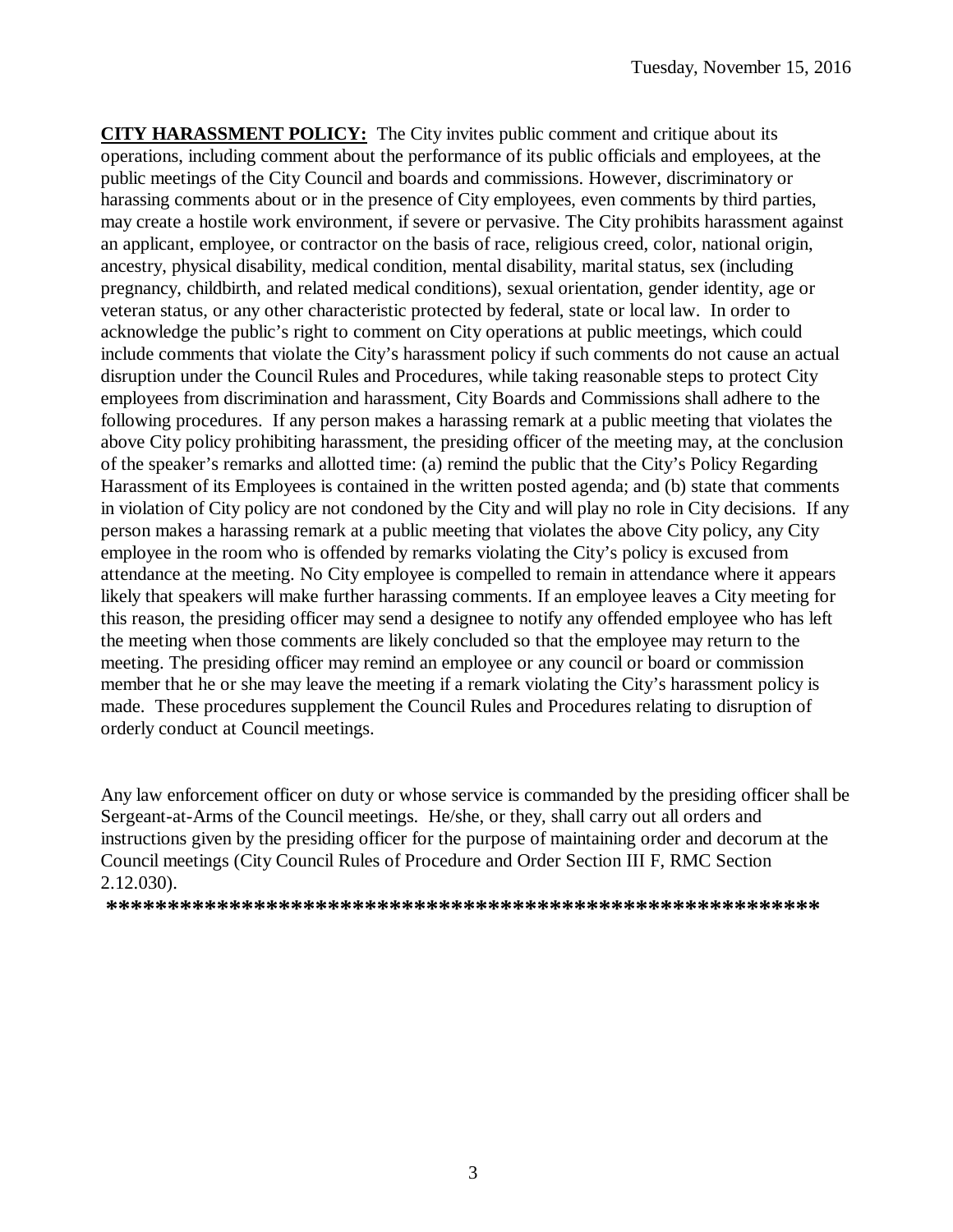# **OPEN SESSION TO HEAR PUBLIC COMMENT BEFORE CLOSED SESSION**

5:00 p.m.

#### **A. ROLL CALL**

#### **B. PUBLIC COMMENT BEFORE CLOSED SESSION**

#### **C. ADJOURN TO CLOSED SESSION**

### **CLOSED SESSION**

Shimada Room of the Community Services Building

#### **CITY COUNCIL**

PUBLIC EMPLOYEE PERFORMANCE EVALUATION (Government Code Section 54957.6):

Title: City Attorney

CONFERENCE WITH LEGAL COUNSEL - EXISTING LITIGATION (Subdivision [a] of Government Code Section 54956.9):

BCARD vs. City of Richmond

#### CONFERENCE WITH REAL PROPERTY NEGOTIATOR (Government Code Section 54956.8):

Property: 12th and Macdonald Agency negotiators: Bill Lindsay and Shasa Curl Negotiating party: SAA-EVI Richmond Partners, LLC Under Negotiation: Price and terms of payment

Property: Sheridan Point Agency Negotiators: Bill Lindsay and Shasa Curl Negotiating Party: San Francisco Bay Area Water Emergency Transportation Authority (WETA) Under Negotiation: Price and terms of payment

Property: Sheridan Point Agency Negotiators: Bill Lindsay and Shasa Curl Negotiating Party: Ford Point, LLC Under Negotiation: Price and terms of payment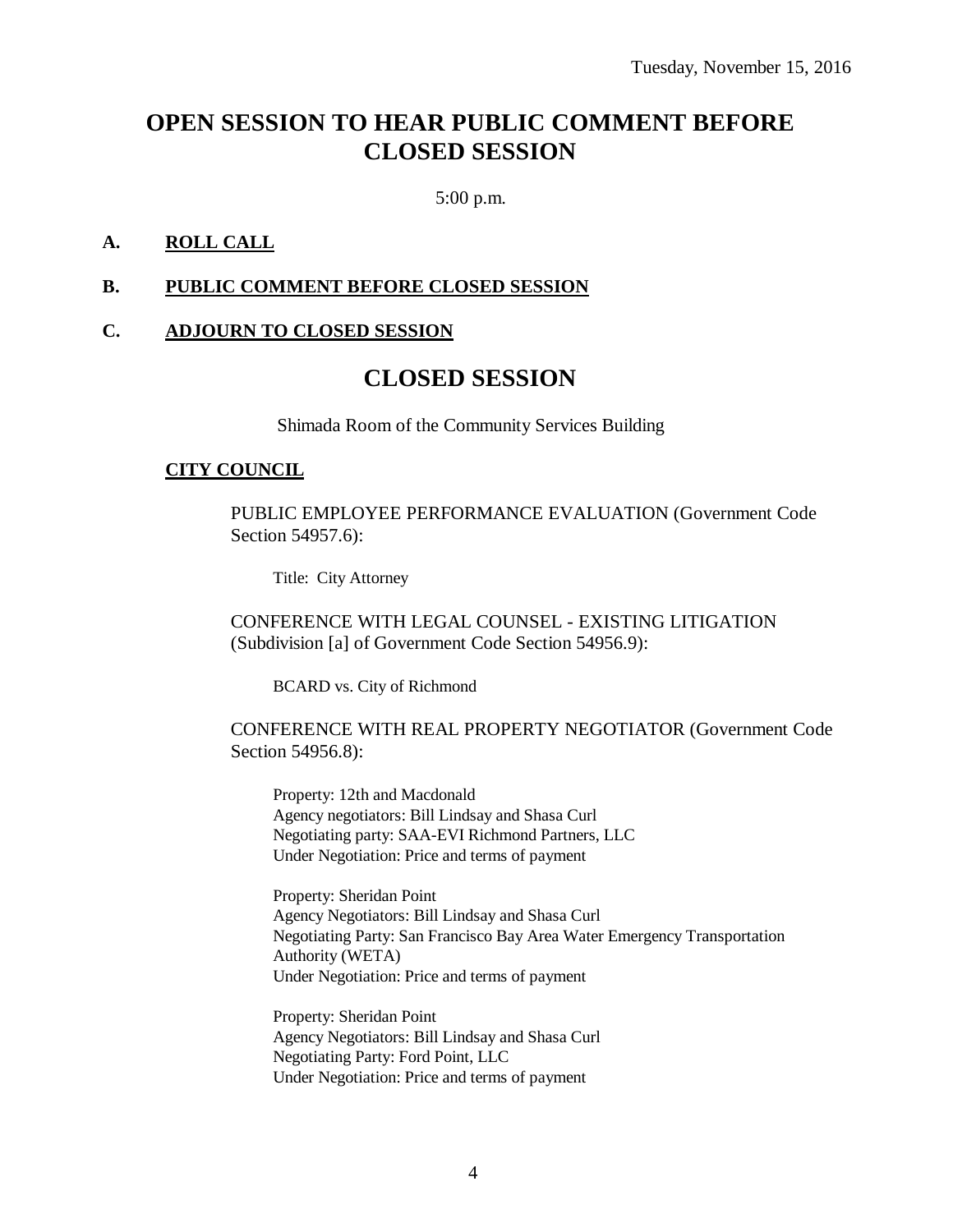Property: No. 1 Barrett Avenue Agency Negotiators: Bill Lindsay, Richard Mitchell, and Tim Higares Negotiating Party: Orton Development Under Negotiation: Prince and term of payment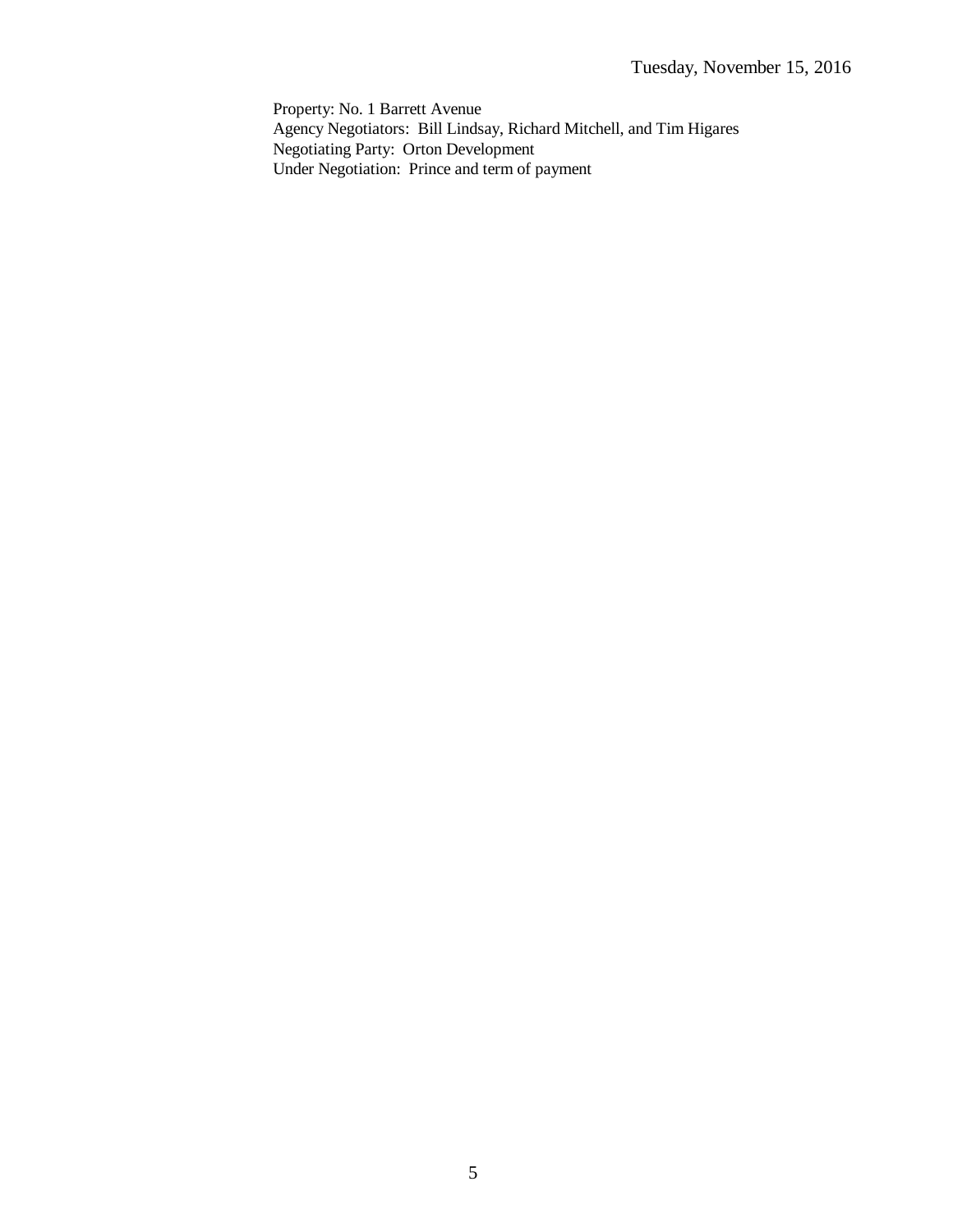# **SPECIAL MEETING OF THE RICHMOND HOUSING AUTHORITY**

6:25 p.m.

- **A. PLEDGE TO THE FLAG**
- **B. ROLL CALL**
- **C. STATEMENT OF CONFLICT OF INTEREST**
- **D. OPEN FORUM FOR PUBLIC COMMENT**
- **E. AGENDA REVIEW**

#### **F. HOUSING AUTHORITY CONSENT CALENDAR**

**F-1.** ADOPT a resolution authorizing the Richmond Housing Authority Executive Director to execute an Amended and Restated Exclusive Negotiating Rights Agreement and an Amended and Restated Predevelopment Cost Sharing Agreement which provides for an advance of not to exceed \$1,352,488 to Mercy Housing and Community Housing Development Corporation in conjunction with the Hacienda Development Project - Housing Authority (Tim Jones 621-1310).

#### **G. ADJOURNMENT**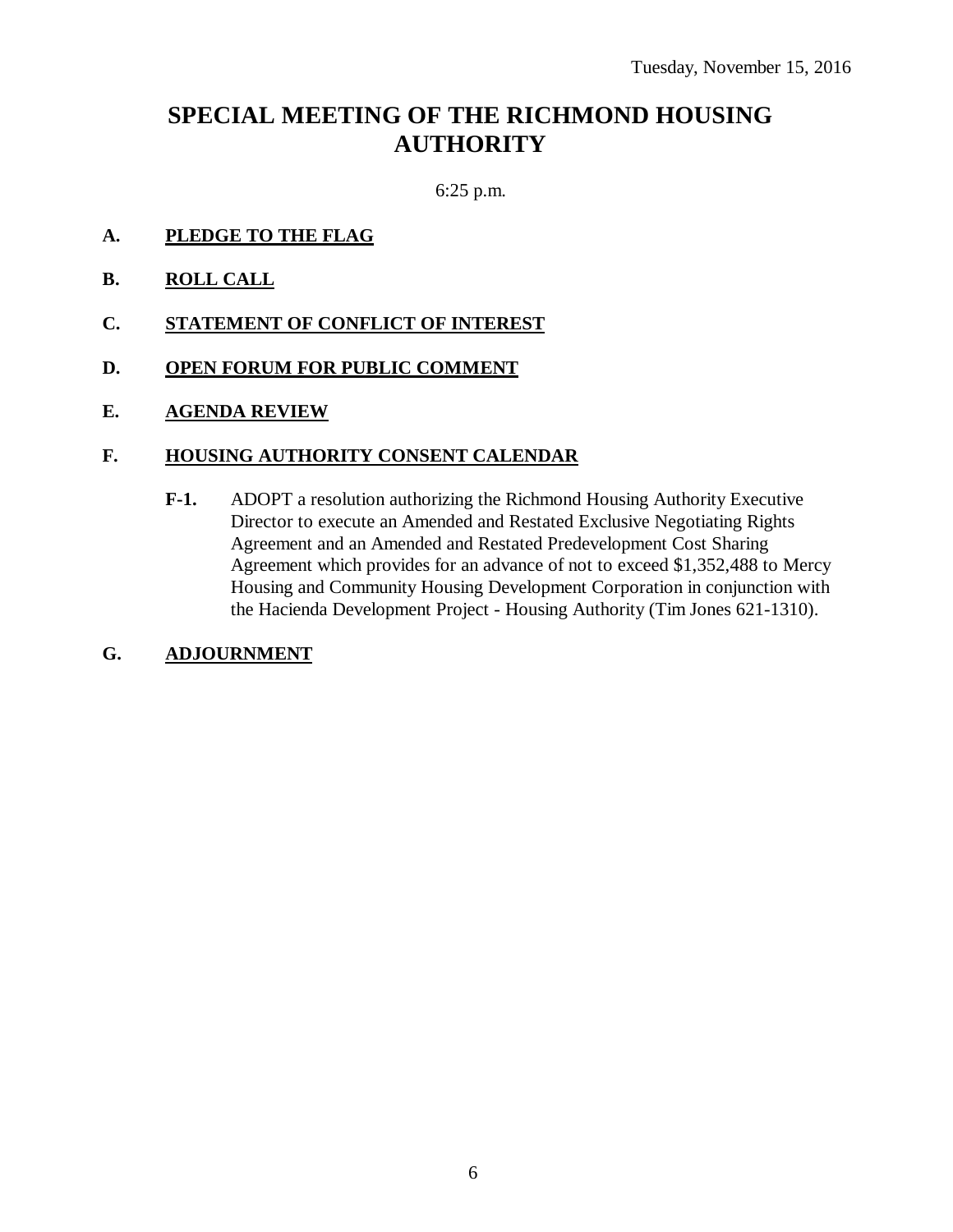## **REGULAR MEETING OF THE RICHMOND CITY COUNCIL**

6:30 p.m.

#### **A. ROLL CALL**

- **B. STATEMENT OF CONFLICT OF INTEREST**
- **C. AGENDA REVIEW**

#### **D. REPORT FROM THE CITY ATTORNEY OF FINAL DECISIONS MADE DURING CLOSED SESSION**

#### **E. REPORT FROM THE CITY MANAGER**

#### **F. OPEN FORUM FOR PUBLIC COMMENT**

#### **G. CITY COUNCIL CONSENT CALENDAR**

- **G-1.** APPROVE a contract with Federal Advocates for federal and state advocacy services, in the monthly amount of \$9,600 per month (\$192,000 for the term of the contract), and for a term extending through June 30, 2018 - City Manager's Office (Bill Lindsay 620-6512/Lori Reese-Brown 620-6869).
- **G-2.** APPROVE international travel for the environmental manager to attend the Social Impact Investor Matchmaker Workshop in Amsterdam, the Netherlands, with all travel costs funded by the non-profit organization Carbon Disclosure Project - City Manager's Office (Bill Lindsay/Shasa Curl 620-6512).
- **G-3.** ACCEPT AND APPROPRIATE \$6,410 in grant funds from the Best Buy Foundation to fund laptops, software and trainers for use in the Master Your Domain web development training program at Richmond Public Library in the Fiscal Year 2016-2017 - Library and Cultural Services Department (Katy Curl 620-6554/Sandra Stewart 620-6558).
- **G-4.** INTRODUCE an ordinance (first reading) adjusting and setting the fees as outlined in the proposed Richmond Fire Department Prevention Services Division Fee Schedule - Fire Department (Chief Adrian Sheppard 307-8161).
- **G-5.** APPROVE the grant-funded purchase of 2,000 emergency kits from More Prepared in the amount of \$15,220.50, using proceeds of a Cities of Service grant accepted by the City in October 2016 - Fire Department (Chief Adrian Sheppard 307-8041).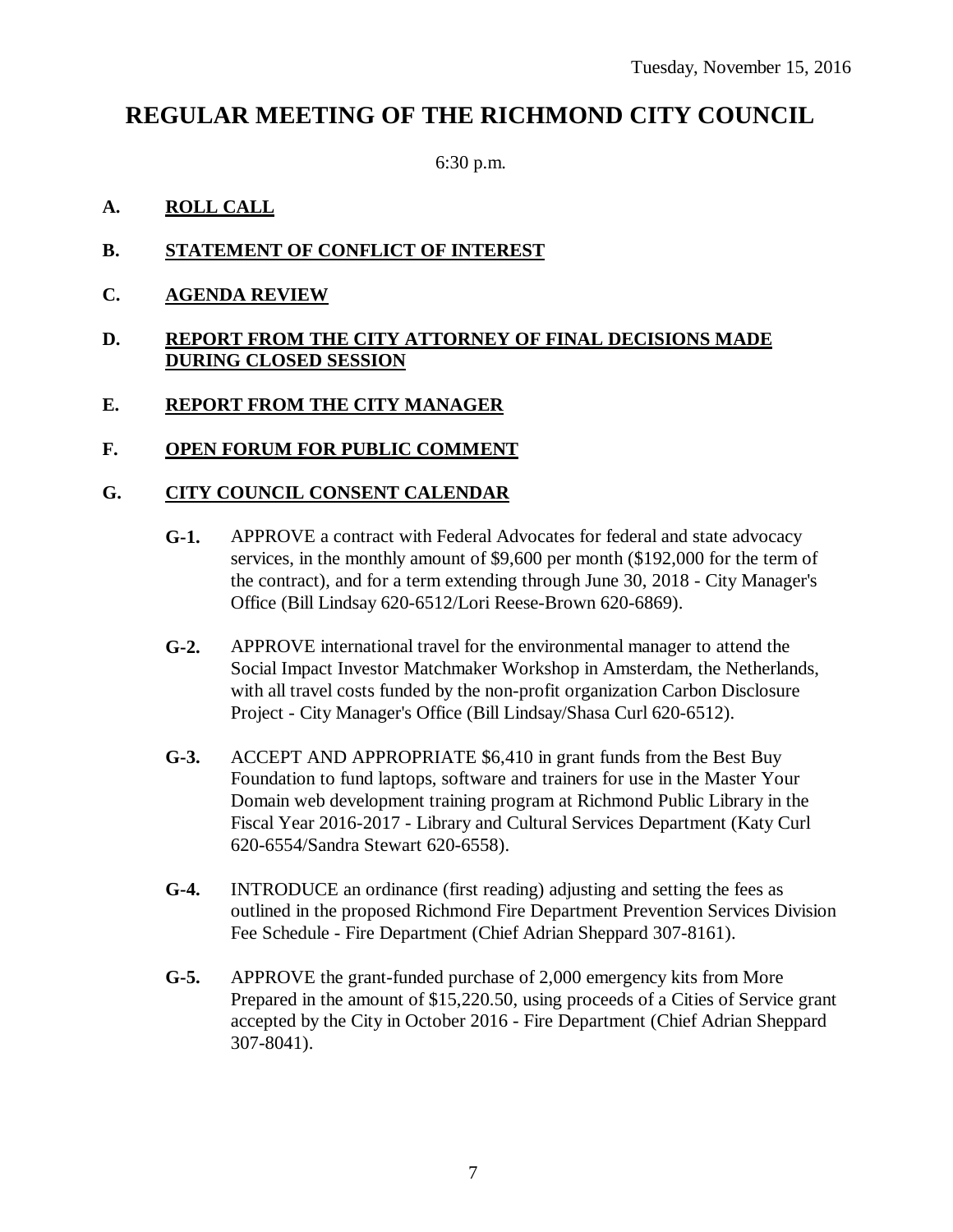- **G-6.** INTRODUCE an ordinance (first reading) updating and amending Chapter 8.16 of the Richmond Municipal Code that pertains to Fire Prevention, including incorporating the 2016 California Fire Code and 2015 International Fire Code - Fire Department (Chief Adrian Sheppard 307-8041).
- **G-7.** ADOPT an ordinance (second reading) to remove Robert H. Miller Drive as a designated truck route, and designate Hilltop Drive from Robert H. Miller Drive to the Richmond Parkway as a truck route, as part of the project to construct pedestrian and bicycle improvements along San Pablo Avenue between Rivers Street and Hilltop Drive - Engineering and Capital Improvement Projects (Yader Bermudez/Tawfic Halaby 621-1612).
- **G-8.** APPROVE actions to update the Workforce Development Board; APPOINT Steve Bell, new appointment, seat #23, term expiration March 1, 2020, Dan Torres, new appointment, seat #24, term expiration March 1, 2020 - Office of the Mayor (Mayor Tom Butt 620-6503).
- **G-9.** APPROVE actions to update the Point Molate Community Advisory Committee; APPOINT Don Gosney, new appointment, seat #2, expiration date May 30, 2017 - Office of the Mayor (Mayor Tom Butt 620-6503).
- **G-10.** APPROVE the purchase of four (4) replacement 2017 Ford Utility Police Interceptors from Hilltop Ford, in an amount not to exceed \$118,000 - Department of Infrastructure Maintenance and Operations (Tim Higares 231- 3008).
- **G-11.** APPROVE the purchase of eight (8) 2017 Ford Utility Police Interceptors from Towne Ford, in an aggregate amount not to exceed \$250,000 - Department of Infrastructure Maintenance and Operations (Tim Higares 231-3008).
- **G-12.** APPROVE the purchase of one (1) 2017 Ford Transit Vanwagon XL from Towne Ford, in an amount not to exceed \$30,000, to replace a vehicle for use by the Facilities Maintenance Division - Department of Infrastructure Maintenance and Operations (Tim Higares 231-3008).
- **G-13.** APPROVE the purchase of a replacement 2016 Volvo DD25B-W Asphalt Compaction Roller from Volvo Construction Equipment & Services, in an amount not to exceed \$45,000 - Department of Infrastructure Maintenance and Operations (Tim Higares 231-3008).
- **G-14.** APPROVE an amendment to the contract with Utility Management System, which provides software for utility analysis and efficient bill paying, increasing the amount by \$20,150 for a not to exceed amount of \$30,000, and maintaining the current term of six years - Department of Infrastructure Maintenance and Operations (Tim Higares 620-6508).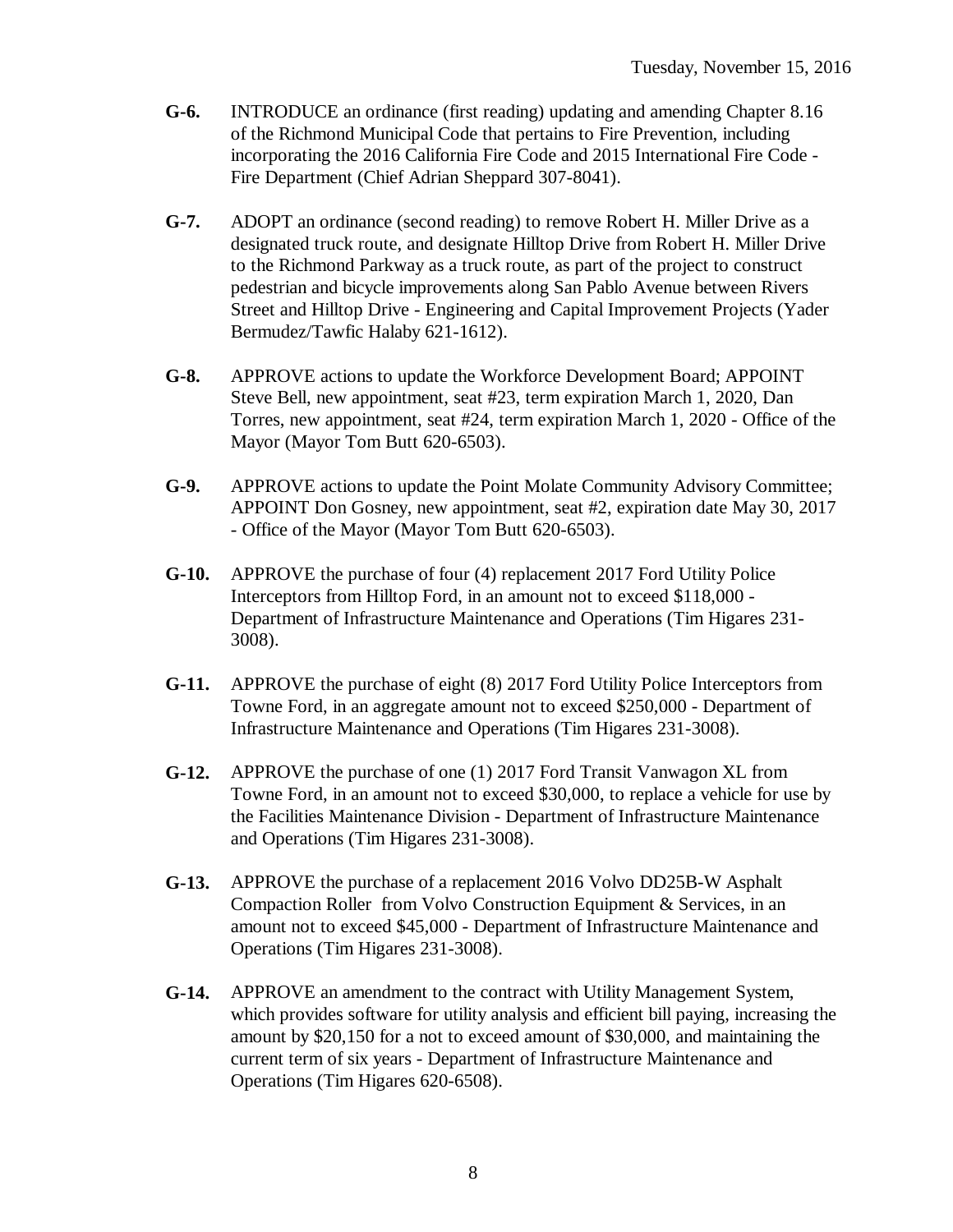- **G-15.** ADOPT an ordinance (second reading) repealing Article XV Zoning and Subdivisions, Chapter 6.06 Historic Structures Code, and Chapter 7.102, Medical Marijuana Collectives of the Richmond Municipal Code, and adopting revised Article XV, Zoning and Subdivisions, and new Zoning Map - Planning and Building Services Department (Richard Mitchell/Lina Velasco 620-6706).
- **G-16.** ADOPT a resolution authorizing placement of liens and special assessments for unpaid garbage collection service fees on County property tax records - Finance Department (Belinda Warner/Antonio Banuelos 620-6741).
- **G-17.** ADOPT a resolution approving a 3% annual cost of living increase, in addition to the 2% minimum cost of living increase, for the recipients of the General Pension Fund, for a total annual cost of living increase of 5% for these recipients - Finance Department (Belinda Warner/Latha Ravinder 620-6739).
- **G-18.** APPROVE the minutes of the regular City Council meetings held Tuesday, October 18 and October 25, 2016 - City Clerk's Office (Pamela Christian 620- 6513).

### **H. PUBLIC HEARINGS**

**H-1. CONTINUED to March 21, 2017,** the matter to consider an appeal by Jay R. Fenton of the Planning Commission's approval of a Parcel Map (PLN15-282) to create three parcels located at 3501 Collins Avenue; and REAFFIRM, MODIFY, OR REVERSE the Planning Commission's decision - Planning and Building Services Department (Richard Mitchell 620-6706). **This item was continued from the June 7, 2016, July 5, 2016, and September 13, 2016, meetings.**

#### **I. STUDY AND ACTION SESSION**

**I-1.** RECEIVE a presentation and recommendations from the Richmond Police Department, the Office of Neighborhood Safety, Community Services, Ceasefire, Safe Return and the RYSE Youth Center on reducing violence in Richmond. - Councilmember Jovanka Beckles (620-6568).

### **J. COUNCIL AS A WHOLE**

**J-1.** APPOINT a general employee representative to the Personnel Board from the following panel of three nominees elected at the Personnel Board Election held October 26, 2016, to November 9, 2016: (1) Robert Davila, (2) Charles Smith, and (3) Pamela Bilbo-Saucer - City Clerk's Office (Pamela Christian 620-6513).